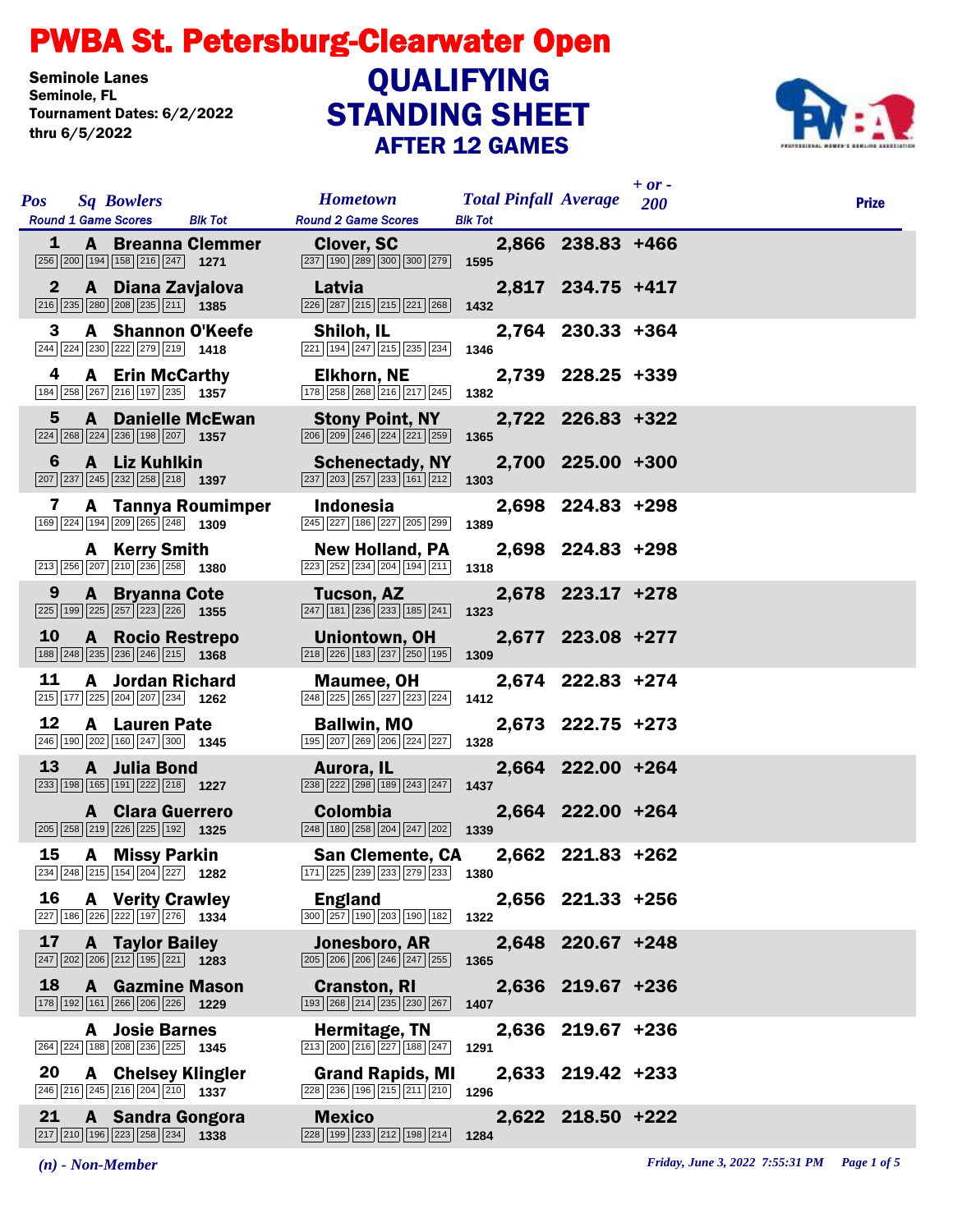|     |                 |                                                                                                                            |                              |                                                                                                                                   |                                                |                     | $+ or -$ |              |
|-----|-----------------|----------------------------------------------------------------------------------------------------------------------------|------------------------------|-----------------------------------------------------------------------------------------------------------------------------------|------------------------------------------------|---------------------|----------|--------------|
| Pos |                 | <b>Sq Bowlers</b><br><b>Round 1 Game Scores</b>                                                                            | <b>Blk Tot</b>               | <b>Hometown</b><br><b>Round 2 Game Scores</b>                                                                                     | <b>Total Pinfall Average</b><br><b>Blk Tot</b> |                     | 200      | <b>Prize</b> |
| 22  |                 | $\boxed{218}$ $\boxed{216}$ $\boxed{220}$ $\boxed{250}$ $\boxed{269}$ $\boxed{177}$ <b>1350</b>                            | A Brianna Rogers (n)         | <b>Florence, SC</b><br>202 235 155 209 224 235                                                                                    | 1260                                           | 2,610 217.50 +210   |          |              |
| 23  |                 | A Anna Groce (n)<br>234 234 220 220 227 228 1363                                                                           |                              | <b>Morrisville, NC</b><br>201 213 228 167 203 234                                                                                 | 1246                                           | 2,609 217.42 +209   |          |              |
| 24  |                 | A Liz Johnson<br>237 206 216 208 201 182 1250                                                                              |                              | Niagara Falls, NY<br>227 236 246 227 184 235                                                                                      | 1355                                           | 2,605 217.08 +205   |          |              |
|     |                 | <b>A</b> Ashly Galante<br>201 187 254 222 231 232 1327                                                                     |                              | <b>Palm Harbor, FL</b><br>233 213 245 221 197 169                                                                                 | 1278                                           | 2,605 217.08 +205   |          |              |
| 26  |                 | 215 245 194 169 224 214 1261                                                                                               | A Avery Domaguin (n)         | San Diego, CA<br>204 225 210 279 222 200                                                                                          | 1340                                           | $2,601$ 216.75 +201 |          |              |
| 27  |                 | 220 216 279 221 223 184 1343                                                                                               | <b>A</b> Lindsay Boomershine | <b>Brigham City, UT</b><br>210 201 180 242 238 184                                                                                | 1255                                           | 2,598 216.50 +198   |          |              |
| 28  |                 | 172 236 200 238 225 225 1296                                                                                               | A Maria Jose Rodriguez       | <b>Colombia</b><br>207 162 265 195 226 234                                                                                        | 1289                                           | 2,585 215.42 +185   |          |              |
| 29  |                 | $\boxed{234}$ $\boxed{232}$ $\boxed{155}$ $\boxed{241}$ $\boxed{209}$ $\boxed{210}$ <b>1281</b>                            | A Stephanie Zavala           | Downey, CA<br>217 226 203 259 229 168                                                                                             | 1302                                           | 2,583 215.25 +183   |          |              |
| 30  |                 | <b>A</b> Birgit Noreiks<br>$\boxed{218}$ $\boxed{228}$ $\boxed{190}$ $\boxed{259}$ $\boxed{224}$ $\boxed{258}$ <b>1377</b> |                              | Germany<br>198 211 172 219 244 157                                                                                                | 1201                                           | 2,578 214.83 +178   |          |              |
| 31  |                 | A Kara Mangiola<br>216 186 279 234 232 199 1346                                                                            |                              | <b>Spencerport, NY</b><br>$\boxed{184} \boxed{202} \boxed{257} \boxed{246} \boxed{164} \boxed{175}$                               | 1228                                           | 2,574 214.50 +174   |          |              |
|     | <b>Cut Line</b> |                                                                                                                            | <b>Cash Line</b>             |                                                                                                                                   |                                                |                     |          |              |
| 32  |                 | A Dasha Kovalova<br>197 180 207 238 216 178 1216                                                                           |                              | <b>Ukraine</b><br>228 194 209 279 223 223                                                                                         | 1356                                           | 2,572 214.33 +172   |          |              |
| 33  |                 | A Shalin Zulkifli<br>$\boxed{209}$ 196 216 242 201 246 1310                                                                |                              | <b>Malaysia</b><br>$\boxed{214}$ $\boxed{213}$ $\boxed{213}$ $\boxed{183}$ $\boxed{254}$ $\boxed{179}$                            | 1256                                           | 2,566 213.83 +166   |          |              |
| 34  |                 | A Estefania Cobo<br>195 237 248 209 216 216 1321                                                                           |                              | <b>Puerto Rico</b><br>$\boxed{203}$ $\boxed{200}$ $\boxed{181}$ $\boxed{224}$ $\boxed{233}$ $\boxed{203}$ 1244                    |                                                | 2,565 213.75 +165   |          |              |
| 35  |                 | <b>A</b> Olivia Farwell<br>$\boxed{230}$ $\boxed{227}$ $\boxed{210}$ $\boxed{220}$ $\boxed{214}$ $\boxed{245}$ <b>1346</b> |                              | <b>Elizabethtown, PA</b><br>194 195 189 193 224 178 173                                                                           |                                                | 2,519 209.92 +119   |          |              |
|     |                 | 36 A Taylor Bulthuis<br>$\boxed{240}$ $\boxed{205}$ $\boxed{131}$ $\boxed{221}$ $\boxed{216}$ $\boxed{244}$ <b>1257</b>    |                              | New Port Richey, FL 2,512 209.33 +112<br>$\boxed{225}$ $\boxed{268}$ $\boxed{196}$ $\boxed{205}$ $\boxed{157}$ $\boxed{204}$ 1255 |                                                |                     |          |              |
| 37  |                 | $\boxed{208}$ $\boxed{246}$ $\boxed{204}$ $\boxed{198}$ $\boxed{224}$ $\boxed{190}$ <b>1270</b>                            | A Jennifer Dovers (n)        | Sierra Vista, AZ<br>200 212 188 193 194 235                                                                                       | 1222                                           | 2,492 207.67        | $+92$    |              |
| 38  |                 | A Daria Pajak<br>$\boxed{237}$ $\boxed{213}$ $\boxed{185}$ $\boxed{263}$ $\boxed{214}$ $\boxed{233}$ <b>1345</b>           |                              | <b>Poland</b><br>157 197 202 184 203 203                                                                                          | 1146                                           | 2,491 207.58        | $+91$    |              |
| 39  | A               | <b>Giselle Poss</b><br>199 235 215 224 194 247 1314                                                                        |                              | <b>Montgomery, IL</b><br>155 245 185 169 189 223                                                                                  | 2,480<br>1166                                  | 206.67              | $+80$    |              |
| 40  |                 | <b>A</b> Kaylene Bishop<br>226 222 225 173 213 179 1238                                                                    |                              | <b>Medical Lake, WA</b><br>$\boxed{215}$ $\boxed{178}$ $\boxed{204}$ $\boxed{224}$ $\boxed{212}$ $\boxed{208}$ <b>1241</b>        |                                                | 2,479 206.58        | $+79$    |              |
| 41  |                 | <b>A</b> Felicia Wong<br>194 223 217 192 258 242 1326                                                                      |                              | <b>Canada</b><br>182 215 201 180 173 199                                                                                          | 1150                                           | 2,476 206.33        | $+76$    |              |
| 42  |                 | $\boxed{150}$ $\boxed{199}$ $\boxed{221}$ $\boxed{212}$ $\boxed{162}$ $\boxed{205}$ <b>1149</b>                            | A Brooke Roberts (n)         | Port Orange, FL<br>244 174 223 222 235 224                                                                                        | 1322                                           | 2,471 205.92        | $+71$    |              |
| 43  |                 | 205 196 195 196 256 169 1217                                                                                               | <b>A</b> Sydney Brummett     | <b>Fort Wayne, IN</b><br>266 200 207 226 173 181                                                                                  | 2,470<br>1253                                  | 205.83              | $+70$    |              |
| 44  |                 | A Kayla Crawford<br>166 213 212 183 182 237 193                                                                            |                              | Silvis, IL<br>220 203 210 197 236 204                                                                                             | 1270                                           | 2,463 205.25        | $+63$    |              |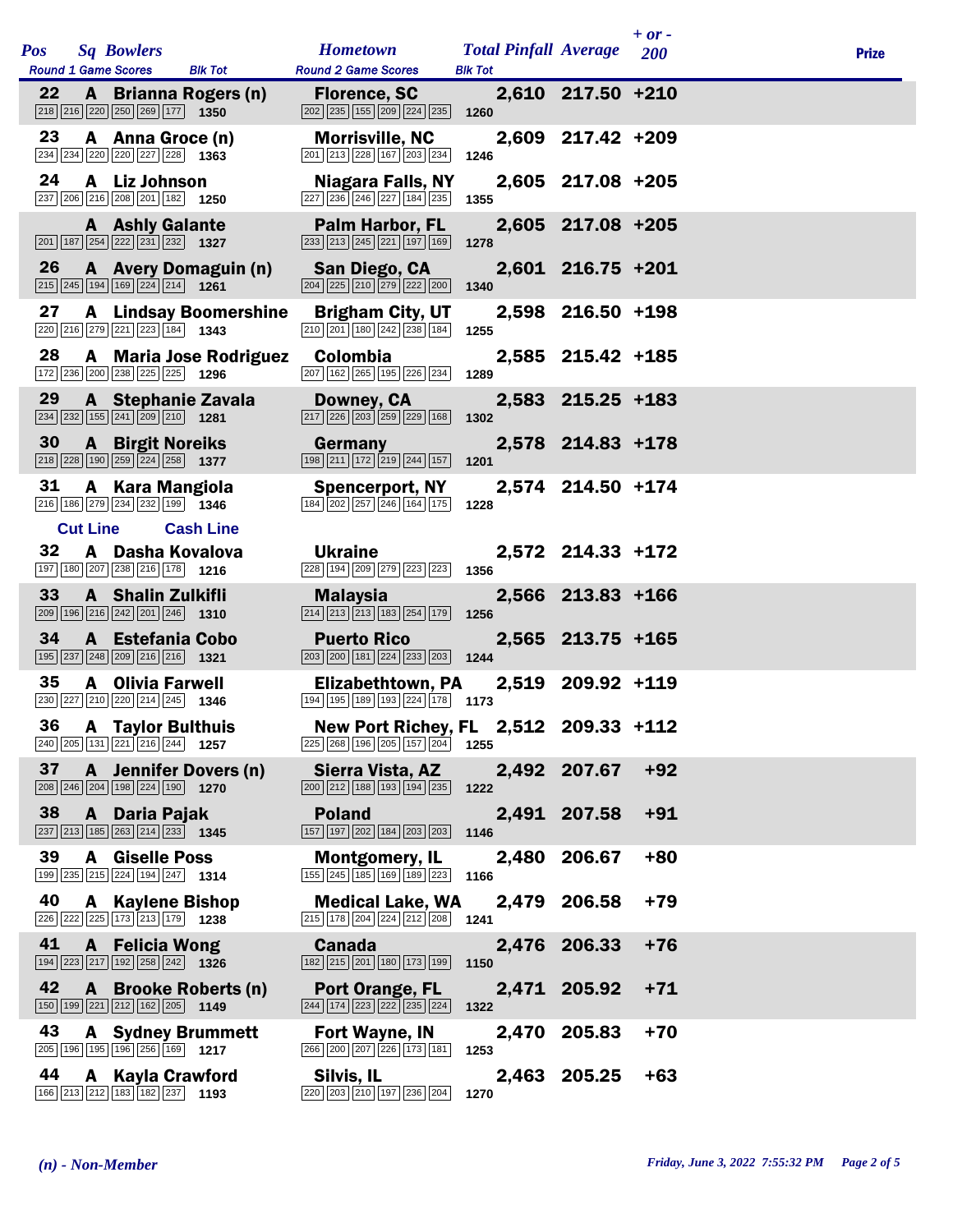| Pos |    |   | <b>Sq Bowlers</b><br><b>Round 1 Game Scores</b>                                                                              | <b>Blk Tot</b>                                                                                  | <b>Hometown</b><br><b>Round 2 Game Scores</b>                                                                           | <b>Total Pinfall Average</b><br><b>Blk Tot</b> |                   | $+ or -$<br>200 | <b>Prize</b> |
|-----|----|---|------------------------------------------------------------------------------------------------------------------------------|-------------------------------------------------------------------------------------------------|-------------------------------------------------------------------------------------------------------------------------|------------------------------------------------|-------------------|-----------------|--------------|
| 45  |    |   | <b>A</b> Brianna Andrew<br>$\boxed{211}$ $\boxed{211}$ $\boxed{155}$ $\boxed{246}$ $\boxed{172}$ $\boxed{195}$ <b>1190</b>   |                                                                                                 | <b>Grand Rapids, MI</b><br>211 209 233 216 196 198                                                                      | 1263                                           | 2,453 204.42      | $+53$           |              |
| 46  |    |   | A Amber Brunson (n)<br>$\boxed{242}$ 186 223 247 164 179 1241                                                                |                                                                                                 | Miami, FL<br>175 172 177 199 221 245                                                                                    | 1189                                           | 2,430 202.50      | $+30$           |              |
| 47  |    |   | <b>A</b> Alexis Neuer<br>185 148 180 237 227 216 1193                                                                        |                                                                                                 | <b>Milton, PA</b><br>224 192 193 161 210 253                                                                            | 1233                                           | 2,426 202.17      | $+26$           |              |
| 48  |    |   | 186 189 216 233 187 235 1246                                                                                                 | A Jennifer Roback (n)                                                                           | <b>New York Mills, NY</b><br>231 175 180 187 172 231                                                                    | 1176                                           | 2,422 201.83      | $+22$           |              |
|     |    |   | A Maria Bulanova<br>258 153 200 228 219 235 1293                                                                             |                                                                                                 | <b>Russia</b><br>200 149 226 142 210 202                                                                                | 1129                                           | 2,422 201.83      | $+22$           |              |
| 50  |    |   | <b>A</b> Mallory Clark<br>209 204 213 256 179 192 1253                                                                       |                                                                                                 | Auburn, ME<br>$\boxed{224}$ 191 170 202 183 198                                                                         | 1168                                           | 2,421 201.75      | $+21$           |              |
| 51  |    |   | A Jenna Williams (n)<br>197 190 204 204 232 187 1214                                                                         |                                                                                                 | <b>Cedar Rapids, IA</b><br>201 203 245 178 204 169                                                                      | 1200                                           | 2,414 201.17      | $+14$           |              |
| 52  |    |   | A Stefanie Johnson<br>244 202 254 148 167 167 182                                                                            |                                                                                                 | <b>McKinney, TX</b><br>206 235 203 147 224 212                                                                          | 1227                                           | 2,409 200.75      | $+9$            |              |
| 53  |    |   | <b>A</b> Melissa Kammerer<br>160 193 213 223 203 216 1208                                                                    |                                                                                                 | <b>Staten Island, NY</b><br>$\boxed{213}$ $\boxed{183}$ $\boxed{218}$ $\boxed{163}$ $\boxed{201}$ $\boxed{220}$         | 1198                                           | 2,406 200.50      | $+6$            |              |
| 54  |    |   | A Sarah Klassen (n)<br>$\boxed{221}$ 194 244 224 148 204 1235                                                                |                                                                                                 | <b>Bel Aire, KS</b><br>177 199 224 237 168 162                                                                          | 1167                                           | 2,402 200.17      | $+2$            |              |
| 55  |    |   | <b>A</b> Christina Hardee<br>175 193 215 196 207 201 187                                                                     |                                                                                                 | <b>Mount Dora, FL</b><br>182 199 227 150 206 218                                                                        | 2,369<br>1182                                  | 197.42            | $-31$           |              |
|     | 56 |   | 212 205 172 177 185 248 1199                                                                                                 | <b>A</b> Stephanie Schwartz                                                                     | Racine, WI<br>188 193 223 193 215 156                                                                                   | 2,367<br>1168                                  | 197.25            | $-33$           |              |
| 57  |    |   | A Sarah Westcott (n)<br>$\boxed{166}$ $\boxed{201}$ $\boxed{195}$ $\boxed{221}$ $\boxed{233}$ $\boxed{211}$ <b>1227</b>      |                                                                                                 | <b>Riverview, FL</b><br>$\boxed{192}$ $\boxed{144}$ $\boxed{210}$ $\boxed{181}$ $\boxed{180}$ $\boxed{223}$ <b>1130</b> | 2,357                                          | 196.42            | $-43$           |              |
| 58  |    |   | $\boxed{211}$ $\boxed{267}$ $\boxed{152}$ $\boxed{199}$ $\boxed{190}$ $\boxed{210}$ <b>1229</b>                              | A Tanya Critchlow (n)                                                                           | <b>Temple Terrace, FL</b><br>$\boxed{230}$ 180 $\boxed{207}$ 184 163 158 1122                                           |                                                | 2,351 195.92      | $-49$           |              |
| 59  |    |   | A Kaitlyn Eder (n)                                                                                                           | $\boxed{183}$ $\boxed{237}$ $\boxed{203}$ $\boxed{194}$ $\boxed{179}$ $\boxed{191}$ <b>1187</b> | Lithia, FL<br>189 206 213 191 151 202 1152                                                                              |                                                | 2,339 194.92      | $-61$           |              |
| 60  |    |   | <b>A</b> Hayley Dann<br>$\boxed{194}\boxed{241}\boxed{149}\boxed{207}\boxed{220}\boxed{203}$ 1214                            |                                                                                                 | Dayton, OH<br>158 191 234 211 183 138                                                                                   | 1115                                           | 2,329 194.08      | $-71$           |              |
| 61  |    | A | Cassidy Ray (n)<br>173 204 201 193 156 205 1132                                                                              |                                                                                                 | Herrin, IL<br>205 247 157 237 170 179                                                                                   | 2,327<br>1195                                  | 193.92            | $-73$           |              |
| 62  |    | A | <b>Haley Richard</b><br>227 211 202 169 160 168 1137                                                                         |                                                                                                 | Tipton, MI<br>168 225 204 149 225 212                                                                                   | 2,320<br>1183                                  | 193.33            | $-80$           |              |
| 63  |    |   | A Kasey Eaton (n)<br>$\boxed{211}$ 192 245 182 214 187 1231                                                                  |                                                                                                 | <b>Wyoming, MI</b><br>$\boxed{205}$ $\boxed{179}$ $\boxed{188}$ $\boxed{157}$ $\boxed{180}$ $\boxed{175}$               | 2,315<br>1084                                  | 192.92            | $-85$           |              |
| 64  |    |   | $\boxed{202}$ 164 163 267 204 211 1211                                                                                       |                                                                                                 | A Jay Dawn Robinson (n) Lakeland, FL<br>191 181 206 158 156 200                                                         | 1092                                           | 2,303 191.92      | $-97$           |              |
| 65  |    |   | <b>A</b> Courtney Ermisch<br>$\boxed{204}$ $\boxed{200}$ $\boxed{164}$ $\boxed{217}$ $\boxed{155}$ $\boxed{207}$ <b>1147</b> |                                                                                                 | <b>Big Bend, WI</b><br>173 204 183 236 190 162                                                                          | 2,295<br>1148                                  | $191.25 - 105$    |                 |              |
|     |    |   | 179 215 268 182 159 178 1181                                                                                                 |                                                                                                 | A Alexandra Hernandez (n) Coral Springs, FL<br>160 166 178 220 222 168                                                  | 1114                                           | 2,295 191.25 -105 |                 |              |
| 67  |    | A | <b>Melanie McDaniel</b><br>188 169 204 184 187 200 1132                                                                      |                                                                                                 | Joliet, IL<br>225 180 190 179 216 164                                                                                   | 2,286<br>1154                                  | $190.50 - 114$    |                 |              |
| 68  |    |   | $\boxed{189}\boxed{227}\boxed{165}\boxed{181}\boxed{167}\boxed{209}$ 1138                                                    | <b>A</b> Wendy Bartaire-Jimenez France                                                          | 205 199 203 166 189 184                                                                                                 | 1146                                           | 2,284 190.33 -116 |                 |              |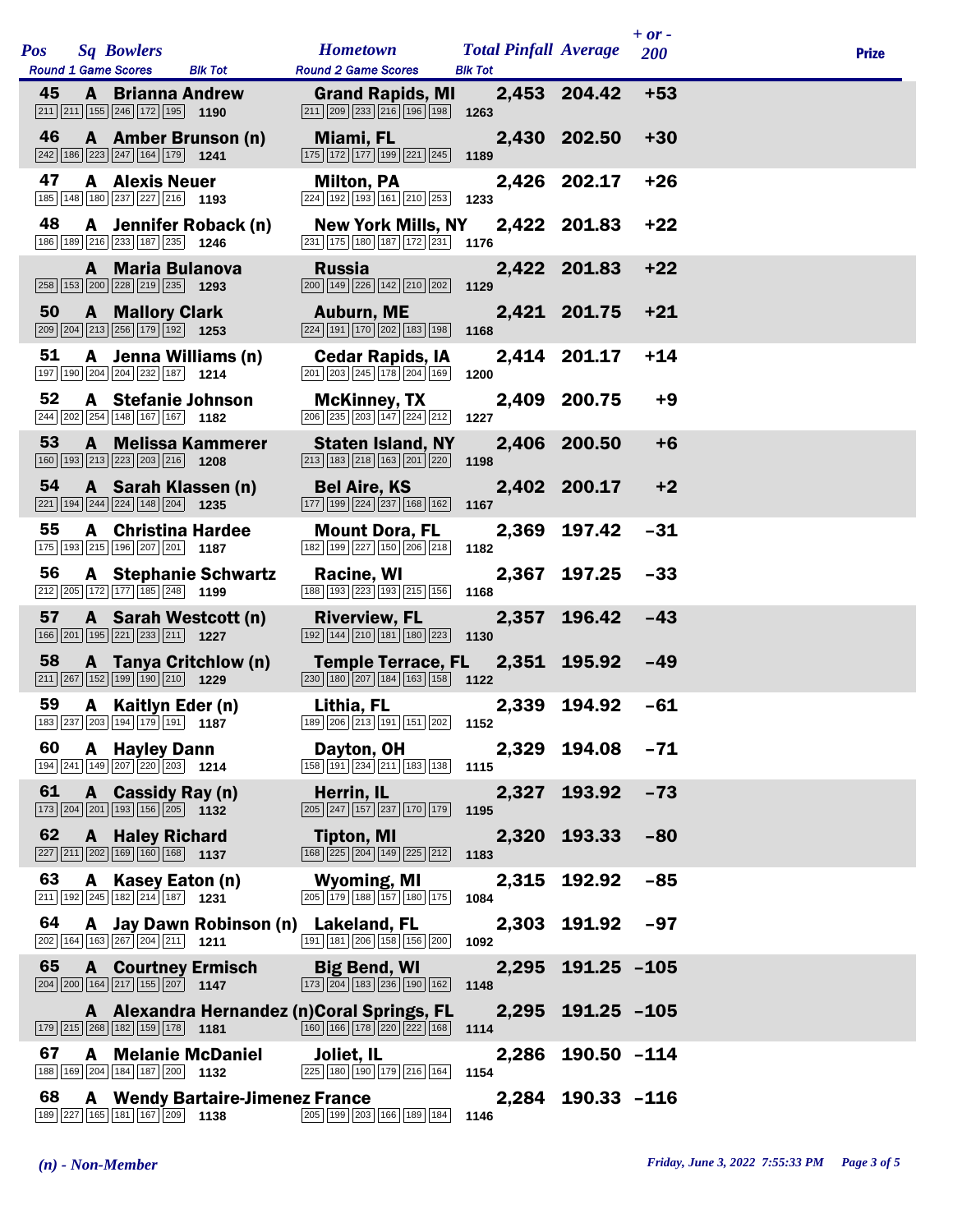|     |                                                                                                                              |                      |                                                                                                                              |                              |                   | $+ or -$   |              |
|-----|------------------------------------------------------------------------------------------------------------------------------|----------------------|------------------------------------------------------------------------------------------------------------------------------|------------------------------|-------------------|------------|--------------|
| Pos | <b>Sq Bowlers</b>                                                                                                            |                      | <b>Hometown</b>                                                                                                              | <b>Total Pinfall Average</b> |                   | <b>200</b> | <b>Prize</b> |
| 69  | <b>Round 1 Game Scores</b><br><b>A</b> Haley Youker<br>187 182 223 190 181 236 1199                                          | <b>Blk Tot</b>       | <b>Round 2 Game Scores</b><br><b>Clermont, FL</b><br>203 199 170 184 181 143                                                 | <b>Blk Tot</b><br>1080       | 2,279 189.92 -121 |            |              |
| 70  | <b>A</b> Justyne Vukovich<br>$\boxed{247}$ $\boxed{212}$ $\boxed{180}$ $\boxed{158}$ $\boxed{165}$ $\boxed{233}$ <b>1195</b> |                      | <b>New Stanton, PA</b><br>150 159 223 179 209 162                                                                            | 1082                         | 2,277 189.75 -123 |            |              |
| 71  | A Mei Yuan Miller (n)<br>168 183 184 224 244 159 1162                                                                        |                      | Millington, TN<br>160 181 207 182 203 179                                                                                    | 1112                         | 2,274 189.50 -126 |            |              |
| 72  | A Juliana Kerrigan (n)<br>184 169 214 168 221 226 1182                                                                       |                      | Ashland, VA<br>225 164 164 147 202 189                                                                                       | 1091                         | 2,273 189.42 -127 |            |              |
| 73  | <b>A</b> Courtney Jacques<br>$\boxed{162}$ $\boxed{157}$ $\boxed{222}$ $\boxed{190}$ $\boxed{196}$ $\boxed{182}$ <b>1109</b> |                      | Albany, GA<br>202 157 256 160 171 206                                                                                        | 1152                         | 2,261 188.42 -139 |            |              |
| 74  | A Madison Colston (n)<br>$\boxed{212}$ 153 183 193 202 182 1125                                                              |                      | Largo, FL<br>189 213 157 196 182 198                                                                                         | 1135                         | 2,260 188.33 -140 |            |              |
| 75  | A Katarina Hagler (n)<br>200 192 150 170 193 172 1077                                                                        |                      | <b>Cape Coral, FL</b><br>$\boxed{184}$ $\boxed{192}$ $\boxed{225}$ $\boxed{214}$ $\boxed{183}$ $\boxed{184}$ <b>1182</b>     |                              | 2,259 188.25 -141 |            |              |
| 76  | A Melissa Riccardi (n)<br>171 167 162 178 215 192                                                                            | 1085                 | <b>St. Petersburg, FL</b><br>$\boxed{216}$ $\boxed{213}$ $\boxed{216}$ $\boxed{164}$ $\boxed{177}$ $\boxed{180}$ 1166        |                              | 2,251 187.58 -149 |            |              |
| 77  | <b>A</b> Elise Bolton<br>222 178 188 151 183 203 1125                                                                        |                      | <b>Merritt Island, FL</b><br>177 168 216 178 193 180 1112                                                                    |                              | 2,237 186.42 -163 |            |              |
| 78  | A Shaye Wiegers (n)<br>208 237 187 148 214 235 1229                                                                          |                      | <b>Cooper City, FL</b><br>182 151 159 150 198 159                                                                            | 999                          | 2,228 185.67 -172 |            |              |
| 79  | A Rhoda Rodriguez (n)<br>167 189 213 186 157 204 1116                                                                        |                      | <b>Plantation, FL</b><br>199 150 171 199 171 206                                                                             | 1096                         | 2,212 184.33 -188 |            |              |
| 80  | A Danielle Young (n)<br>124 219 174 199 175 188 1079                                                                         |                      | Loves Park, IL<br>148 155 212 209 195 196                                                                                    | 1115                         | 2,194 182.83 -206 |            |              |
| 81  | <b>A</b> Samantha Kriner<br>$\boxed{205}$ 182 206 145 154 161 1653                                                           |                      | Houston, TX<br>173 240 199 185 180 157                                                                                       | 1134                         | 2,187 182.25 -213 |            |              |
| 82  | A Ashley Morrow (n)<br>$\boxed{213}$ $\boxed{151}$ $\boxed{204}$ $\boxed{166}$ $\boxed{182}$ $\boxed{180}$                   | 1096                 | <b>Brandon, FL</b><br>194 144 152 202 166 191                                                                                | 1049                         | 2,145 178.75 -255 |            |              |
| 83  |                                                                                                                              | A Samantha McCue (n) | <b>Cape Coral, FL</b><br>$\begin{bmatrix} 142 & 170 & 179 \end{bmatrix}$ 158 211 131 <b>991 160 184 193 224 182 184 1127</b> |                              | 2,118 176.50 -282 |            |              |
| 84  | A Michaela Kontis (n)<br>189 167 133 189 180 256 1114                                                                        |                      | <b>St. Augustine, FL</b><br>183 147 121 184 167 191                                                                          | 993                          | 2,107 175.58 -293 |            |              |
| 85  | A Alison Shedrow (n)<br>174 160 173 181 158 172                                                                              | 1018                 | Parrish, FL<br>156 188 134 161 213 231                                                                                       | 1083                         | 2,101 175.08 -299 |            |              |
| 86  | A Dakota Kirk (n)<br>170 190 202 171 184 168 1085                                                                            |                      | <b>Fort Myers, FL</b><br>136 162 192 169 178 170                                                                             | 1007                         | 2,092 174.33 -308 |            |              |
| 87  | 153 190 188 148 227 178 1084                                                                                                 |                      | A Presley Gissendanner (n) Winter Haven, FL<br>144 165 179 189 138 180                                                       | 2,079<br>995                 | $173.25 - 321$    |            |              |
| 88  | A Madison Beck (n)<br>193 171 160 172 192 198                                                                                | 1086                 | Apopka, FL<br>159 172 147 159 139 173                                                                                        | 949                          | 2,035 169.58 -365 |            |              |
| 89  | A Vanessa Rivera (n)<br>166 160 171 180 172 179 1028                                                                         |                      | Orlando, FL<br>159 170 170 157 158 181                                                                                       | 2,023<br>995                 | $168.58 - 377$    |            |              |
| 90  | A Marquilla James (n)<br>148 178 180 156 158 156                                                                             | 976                  | <b>Cape Coral, FL</b><br>152 232 143 192 172 155                                                                             | 1046                         | 2,022 168.50 -378 |            |              |
| 91  | A Sophia Bastian (n)<br>211 170 186 183 134 168                                                                              | 1052                 | <b>Winter Park, FL</b><br>151 148 182 131 159 163                                                                            | 1,986<br>934                 | $165.50 -414$     |            |              |
|     | 92ss A Carmen Aguilar<br>171 176 132 145 159 180                                                                             | 963                  | <b>St. Petersburg, FL</b><br>169 135 177 158 177 188                                                                         | 1004                         | 1,967 163.92 -433 |            |              |